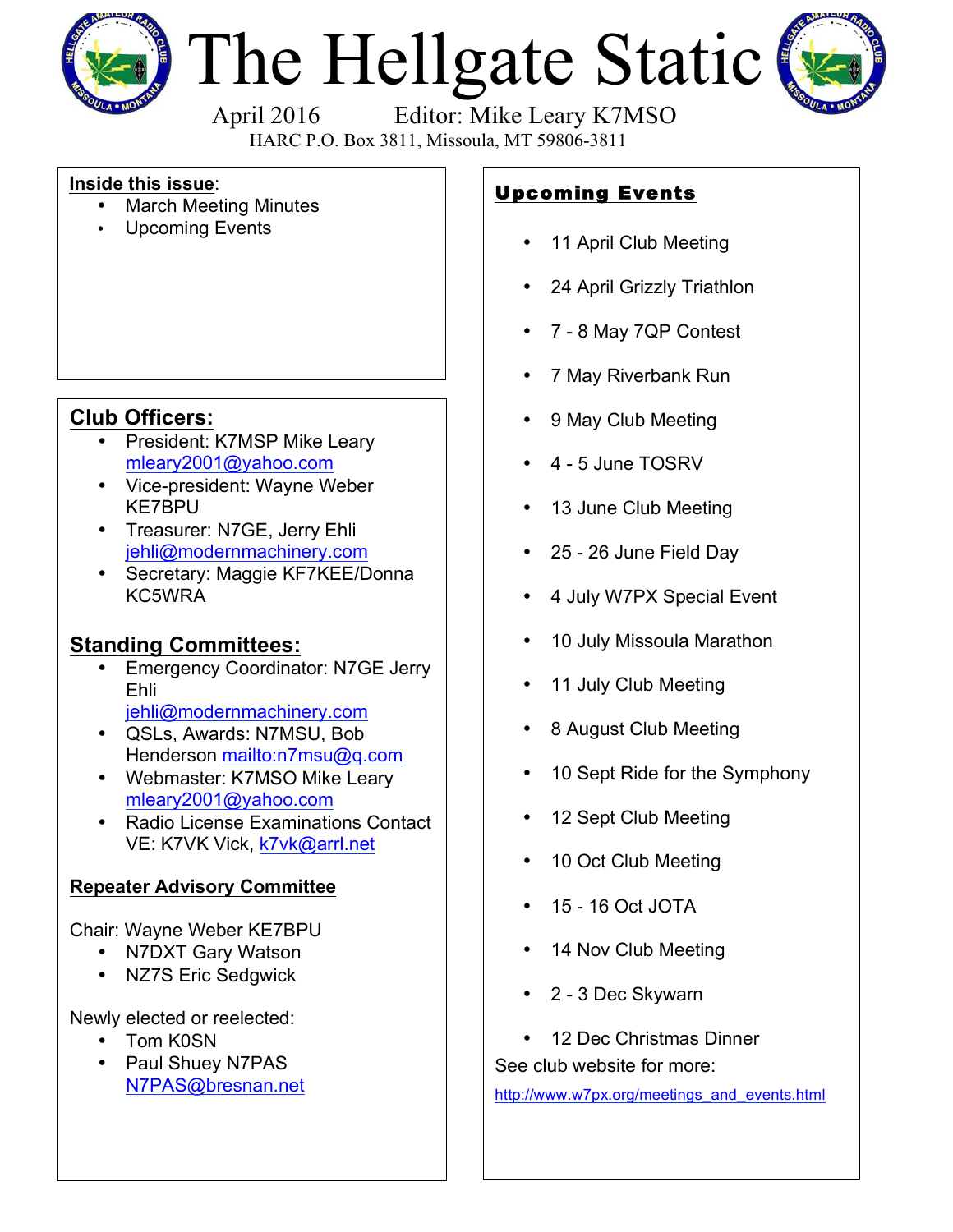#### **Hellgate Amateur Radio Club Minutes Mar 14 2016 at Fire Station #4**

Mike Leary K7MSO called the meeting to order and asked for a Moment of Silence for Lewis Ball NQ7D Silent Key.

The following were in attendance:

Mike Leary K7MSO, Paul Shuey N7PAS, Donna Pecastaing KC5WRA, Rich Kingdon K7QNZ, Bryan Gillespie KE7LJH, Tom Hellem K0SN, Larry Stipe K7GIS, Tom McGinley K7QA, Gary Watson N7DXT, Bryce Nordgren AF7RQ, Dick Walton W7XT, Jerry Ehli N7GE, Eric Sedgwick NZ7S, Jonathan Farnsworth KK6RRP, Gary Bruce K7OIJ, Gary Duncan KG7WYQ, and guests Elaine Case, Erica Wicker, Peter Wheeler, Heath Campbell

George Forsyth AA7GS- ARRL representative - talked about re-districting Montana to another district. He is opposed to this and indicated it had to do with money. He is or will be talking to all other Montana clubs about "Ghost Towns on the air". ARRL is on board with it. There will be a swap meet in Columbia Falls on April 23. The swap meet at Glacier-Waterton July  $3^{rd}$  weekend is the oldest in the world.

Donna Pecastaing KC5WRA moved approval of Feb 8 2016 Minutes as corrected. Bryce Nordgren AF7RQ 2<sup>nd</sup>. Passed. 

Jerry Ehli presented the Feb Treasurer's Report. Dick Walton W7XT moved to approve Treasurer's Report. Rich Kingdon K7QNZ 2<sup>nd</sup>. Passed

Club confirmed for: Grizzly Triathalon, Riverbank Run, TOSRV, Cabin for Field Day and July 4<sup>th</sup>, Missoula Marathon, JOTA

Dick Walton W7XT moved to accept as proposed the budget. Gary Watson N7DXT 2<sup>nd</sup>. Passed after discussion. Club is looking for a 40' crank up tower.

Discussion of renewal of vanity club call sign before August, including repeater call signs.

Club membership on an ARRL contest submission - ARRL Contests Division does not have the club listed. Dick W7XT explained that an individual operator can operate in an ARRL-sponsored contest and give the club credit for number of members participating in the contest, but the ARRL needs to have a club officer send a list of club members to the ARRL Contests Division. President Mike Leary K7MSO will send the list.

Net Control Operator Schedule: Mar 16 Eric Sedgwick NZ7S Mar 23 Rich Kingdon K7QNZ Mar30 Kent Fullerton KG7ZNG April 6 Dick Walton W7XT April 13 Mike LearyK7MSO

Program: Mike Leary K7MSO – RTL-SDR Dongle and ADS-B

A discussion was held to reimburse Paul Shuey N7PAS for cable for projector he bought for club. Bryan Gillespie KE7LJH moved to approve the reimbursement. Eric Sedgwick NZ7S 2<sup>nd</sup>. Passed.

Dick explained about items from Silent Key Bob Black's estate for sale to raise money for his widow Ora.

Next Club meeting: April  $11$  – bring your HT's and mobile radios. We will get ready for the coming year's events.